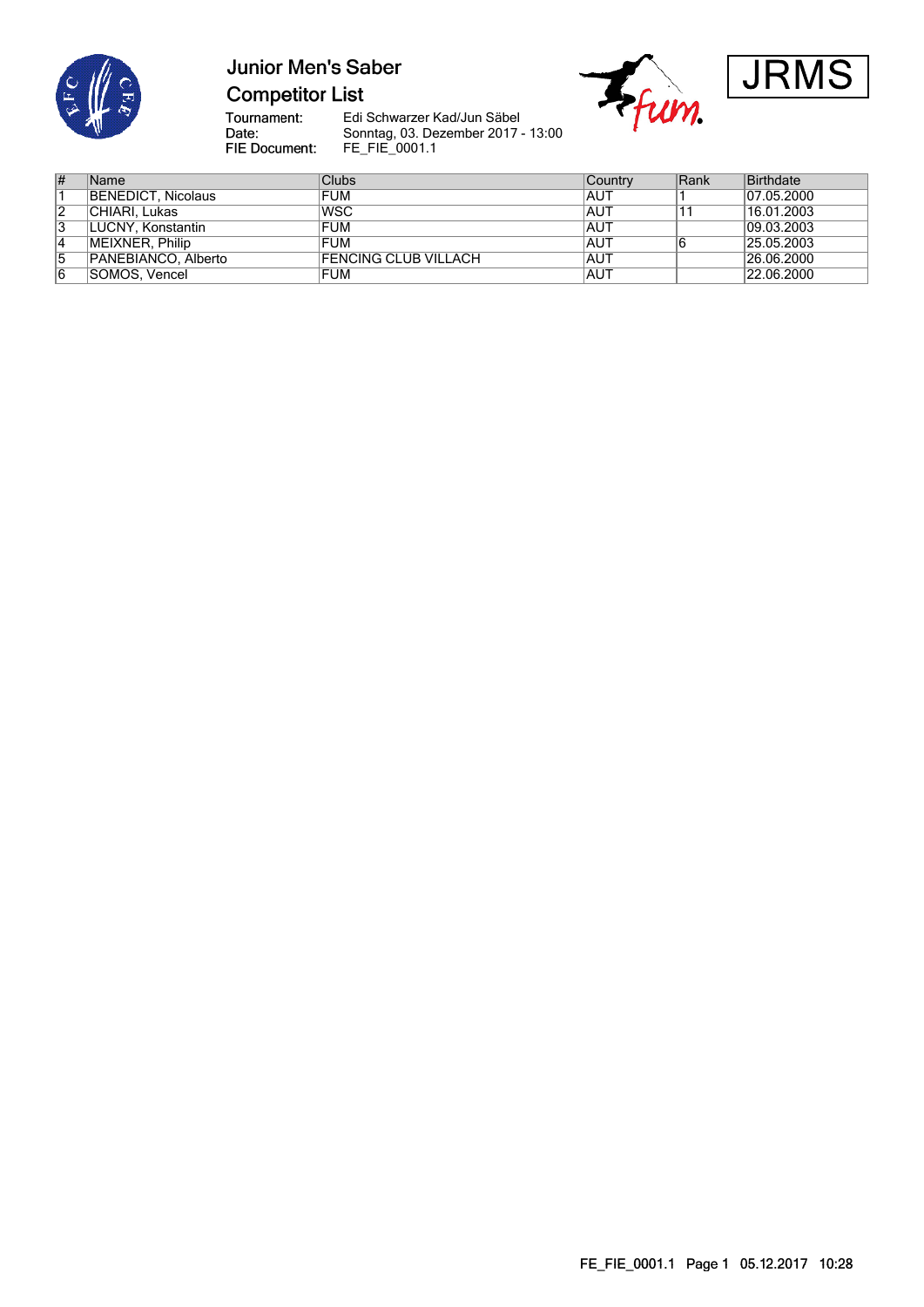| Edi Schwarzer Kad/Jun Säbel                      |                                                                                                                          |  |  |  |  |  |  |  |  |
|--------------------------------------------------|--------------------------------------------------------------------------------------------------------------------------|--|--|--|--|--|--|--|--|
| Südstadt                                         |                                                                                                                          |  |  |  |  |  |  |  |  |
| Sonntag, 03. Dezember 2017                       |                                                                                                                          |  |  |  |  |  |  |  |  |
|                                                  | <b>Junior Men's Saber</b>                                                                                                |  |  |  |  |  |  |  |  |
| Total # of competitors: 6<br>Total # of pools: 1 |                                                                                                                          |  |  |  |  |  |  |  |  |
| Round 1                                          | 1 pool of 6<br>All competitors (100%) promoted to the next round                                                         |  |  |  |  |  |  |  |  |
| Round 2                                          | 1 pool of 6<br>All competitors (100%) promoted to the next round<br>Use the combined pool results to seed the next round |  |  |  |  |  |  |  |  |
| Round 3                                          | Incomplete DE table of 8 fenced through the finals, no fence-off for third                                               |  |  |  |  |  |  |  |  |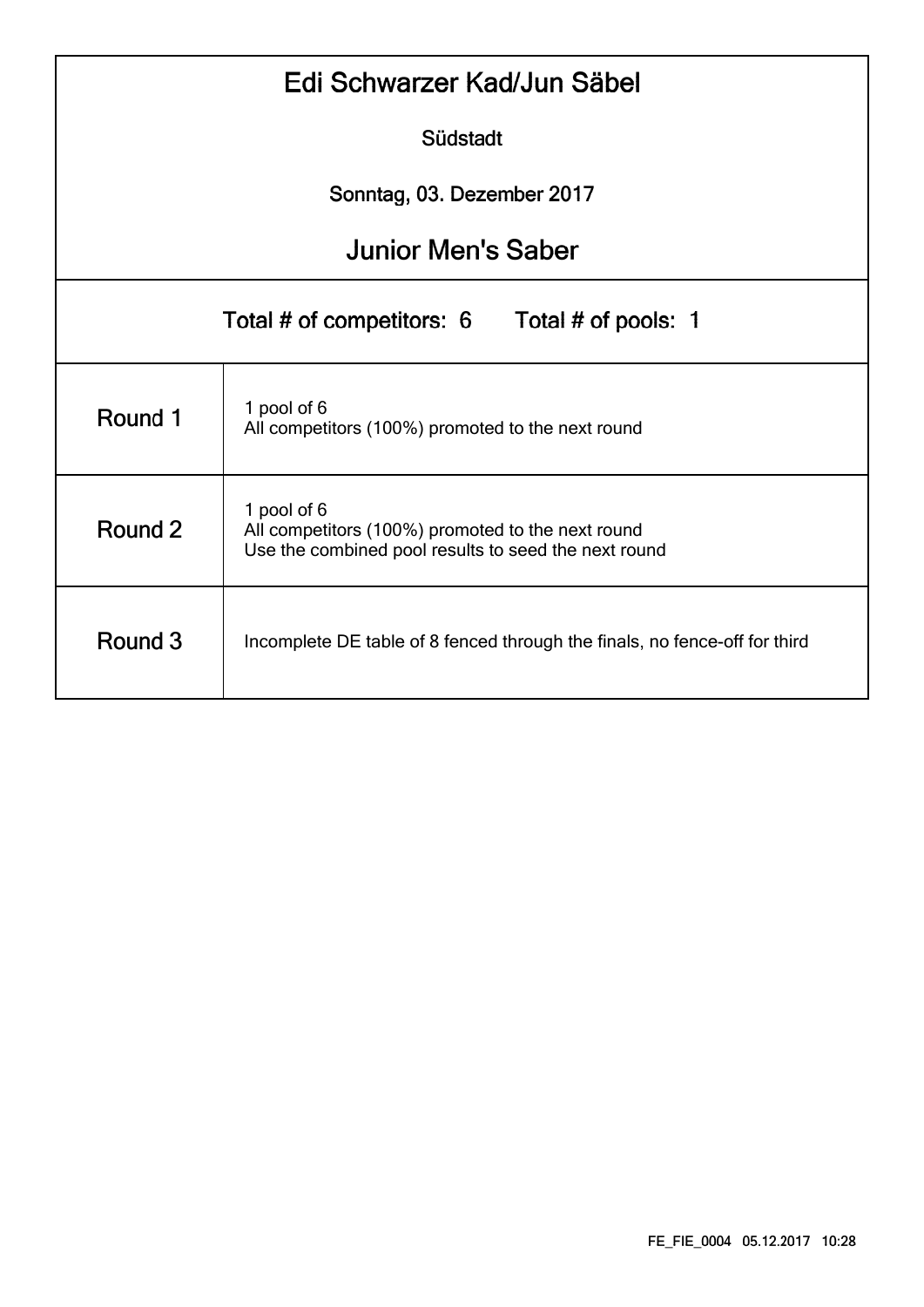

## **Junior Men's Saber** Seeding for Round #1 - Pool

Frum.



Tournament:<br>Date: FIE Document:

| Seed | <b>Name</b>         | Club                        | <b>Country</b> | Rank | Notes |
|------|---------------------|-----------------------------|----------------|------|-------|
|      | BENEDICT, Nicolaus  | <b>FUM</b>                  | <b>AUT</b>     |      |       |
|      | MEIXNER, Philip     | <b>FUM</b>                  | <b>AUT</b>     |      |       |
|      | CHIARI, Lukas       | <b>WSC</b>                  | <b>AUT</b>     |      |       |
|      | SOMOS, Vencel       | <b>FUM</b>                  | <b>AUT</b>     |      |       |
|      | LUCNY, Konstantin   | FUM                         | <b>AUT</b>     |      |       |
| 6    | PANEBIANCO, Alberto | <b>FENCING CLUB VILLACH</b> | <b>IAUT</b>    |      |       |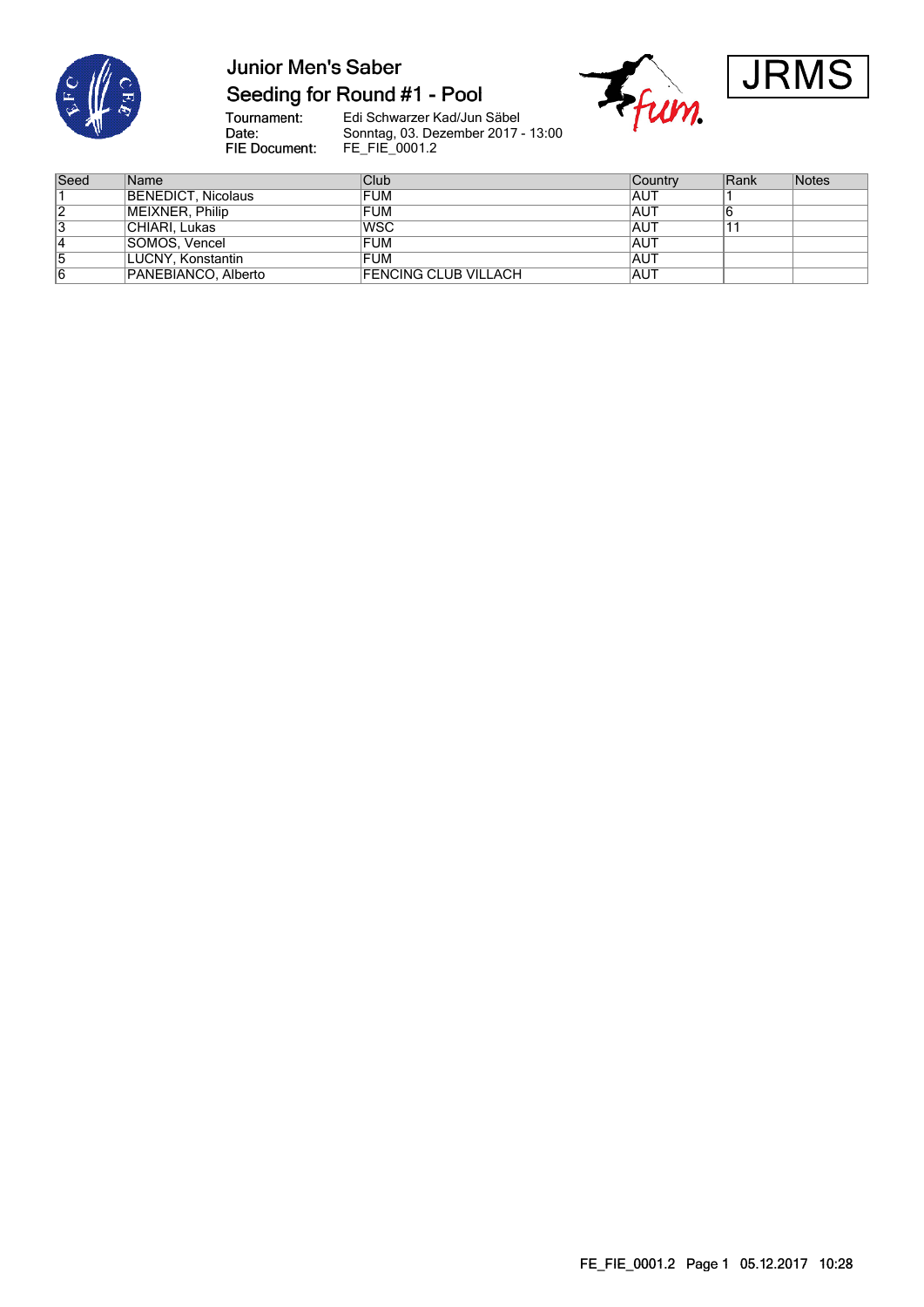

### **Junior Men's Saber Round #1 Pool Results**





Tournament: Date: FIE Document:

|                            | Strip 17            | Referee(s):                  |                         |                |                |                |                |                |                |                |      |    |          |        |
|----------------------------|---------------------|------------------------------|-------------------------|----------------|----------------|----------------|----------------|----------------|----------------|----------------|------|----|----------|--------|
|                            | 13:30               | HRADEZ, Johannes (WSC / AUT) |                         |                |                |                |                |                |                |                |      |    |          |        |
| Name<br><b>Affiliation</b> |                     | #                            |                         | $\overline{2}$ | 3              | 4              | 5              | 6              | V              | V/M TS         |      |    | $TR$ Ind |        |
|                            | LUCNY, Konstantin   | FUM / AUT                    |                         |                | V <sub>5</sub> | D1             | D <sub>0</sub> | D <sub>3</sub> | D <sub>0</sub> |                | 0.20 | 9  | 22       | $ -13$ |
| WSC / AUT<br>CHIARI, Lukas |                     |                              | $\overline{2}$          | D <sub>2</sub> |                | V5             | D <sub>2</sub> | V <sub>5</sub> | D <sub>3</sub> | $\overline{2}$ | 0,40 | 17 | 22       | -5     |
| SOMOS, Vencel              |                     | FUM / AUT                    | 3                       | V5             | D <sub>3</sub> |                | D <sub>4</sub> | D <sub>2</sub> | D <sub>2</sub> | 1              | 0,20 | 16 | 21       | -5     |
|                            | PANEBIANCO, Alberto | FENCING CLUB VILLACH / AUT   | $\overline{\mathbf{4}}$ | V5             | V5             | V <sub>5</sub> |                | V5             | D <sub>2</sub> | 4              | 0,80 | 22 | 13       | 9      |
| MEIXNER, Philip            |                     | FUM / AUT                    | 5                       | V5             | D <sub>4</sub> | V5             | D <sub>2</sub> |                | D <sub>1</sub> | $\overline{2}$ | 0,40 | 17 | 20       | -3     |
| <b>BENEDICT, Nicolaus</b>  |                     | FUM / AUT                    | 6                       | V5             | V <sub>5</sub> | V5             | V5             | V <sub>5</sub> |                | 5              | 1,00 | 25 | 8        | 17     |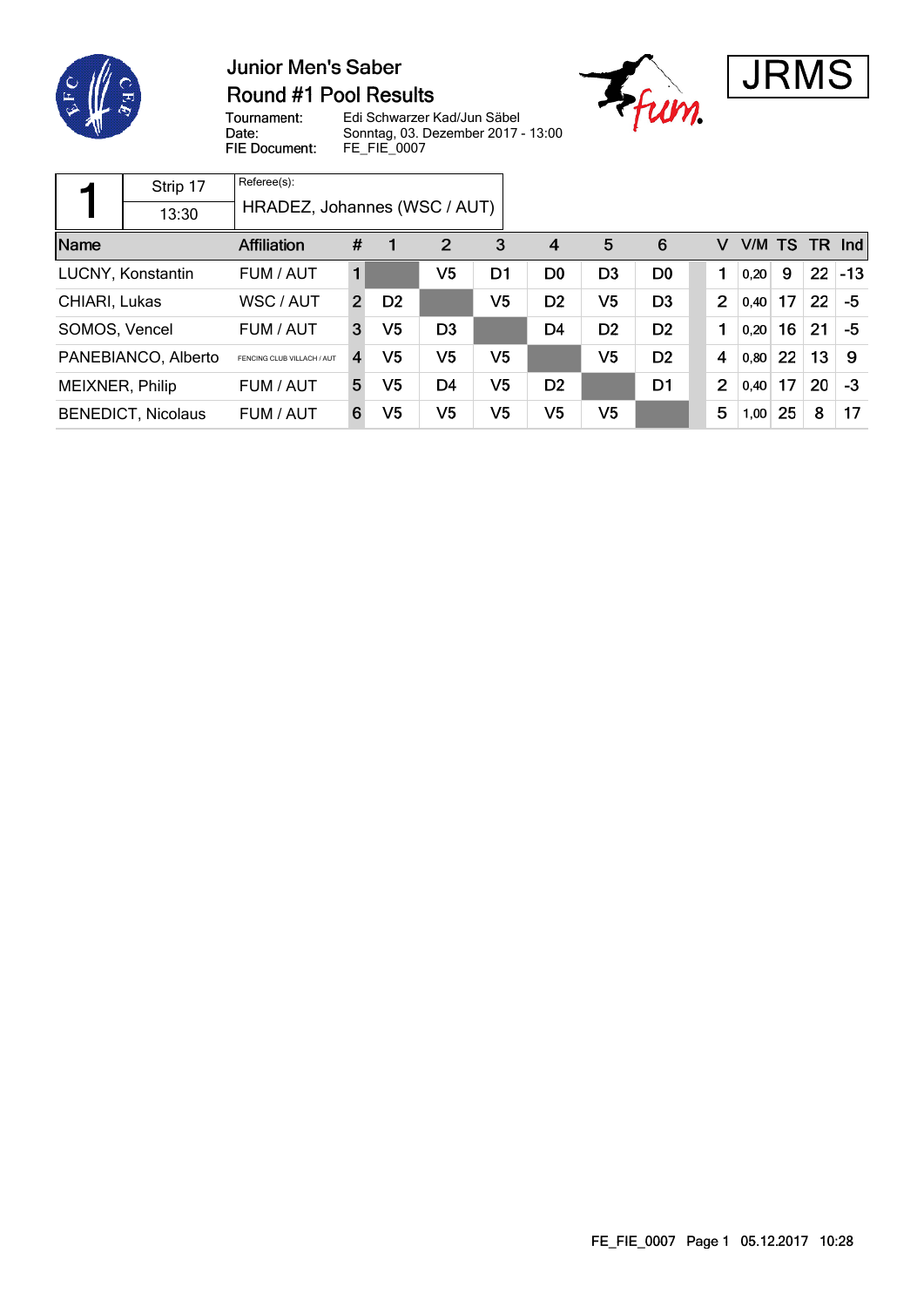

## **Junior Men's Saber** Seeding for Round #2 - Pool





Tournament:<br>Date: FIE Document:

| Seed | Name                | <b>Club</b>                 | Country    | $\vee$ | V/M  | <b>TS</b> | <b>TR</b> | Ind   | Notes    |
|------|---------------------|-----------------------------|------------|--------|------|-----------|-----------|-------|----------|
|      | BENEDICT, Nicolaus  | <b>FUM</b>                  | <b>AUT</b> |        | 1.00 | '25       |           | $+17$ | Advanced |
| 12   | PANEBIANCO, Alberto | <b>FENCING CLUB VILLACH</b> | <b>AUT</b> |        | 0.80 | 22        | 13        | ⊩9    | Advanced |
| 13   | MEIXNER, Philip     | <b>FUM</b>                  | IAUT       |        | 0.40 | 17        | 20        | 1-3   | Advanced |
| 14   | CHIARI, Lukas       | <b>WSC</b>                  | <b>AUT</b> |        | 0.40 | 17        | 22        |       | Advanced |
| 5    | SOMOS, Vencel       | <b>FUM</b>                  | IAUT       |        | 0.20 | 16        | 21        | ל−ו   | Advanced |
| 16   | LUCNY, Konstantin   | <b>FUM</b>                  | IAUT       |        | 0.20 | 19        | 22        | -13   | Advanced |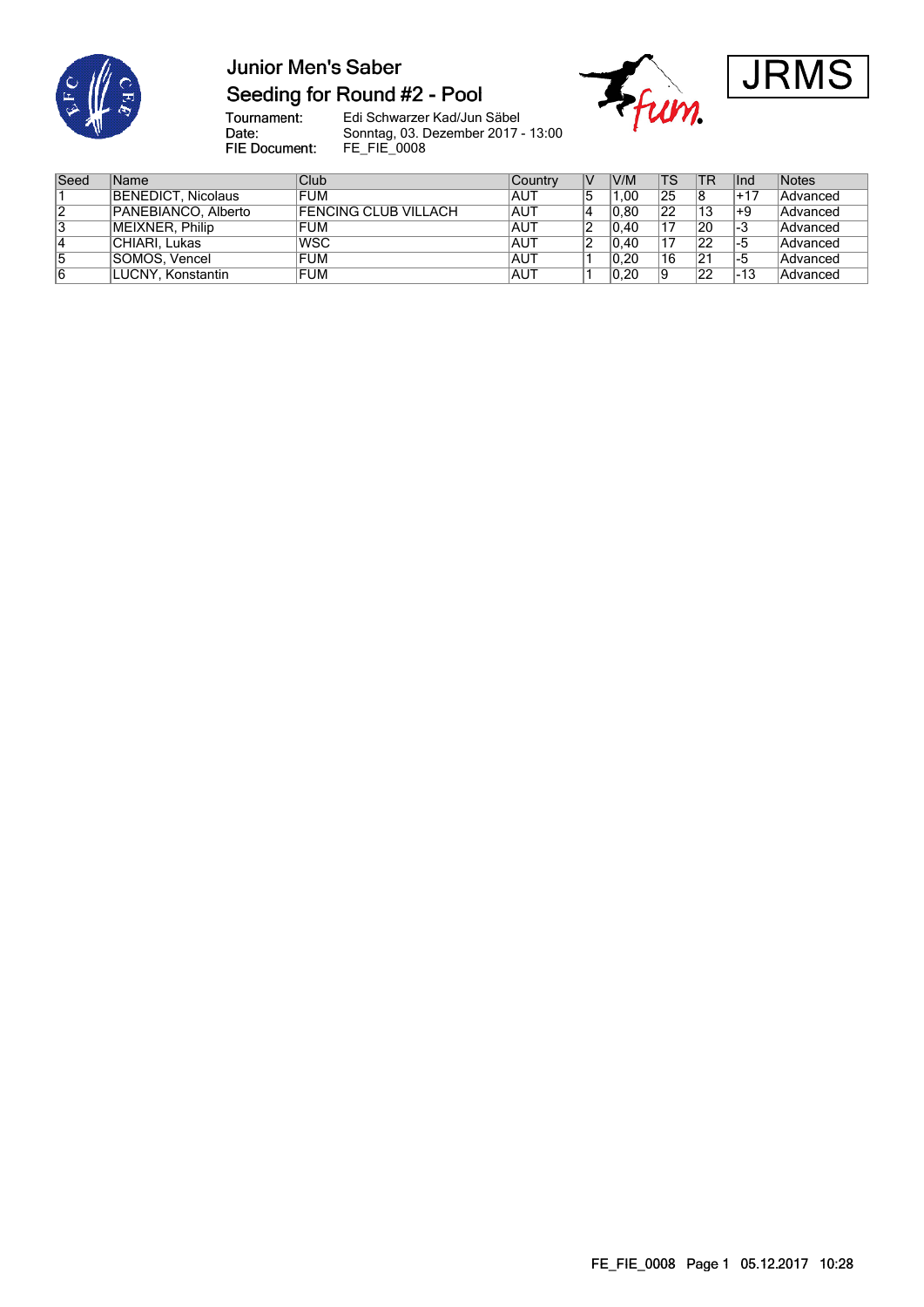

### **Junior Men's Saber Round #2 Pool Results**





Tournament: Date: FIE Document:

|                                                   | Strip 17          | Referee(s):                  |                         |    |                |                |                |                |                |                |        |    |           |      |
|---------------------------------------------------|-------------------|------------------------------|-------------------------|----|----------------|----------------|----------------|----------------|----------------|----------------|--------|----|-----------|------|
|                                                   | 14:20             | HRADEZ, Johannes (WSC / AUT) |                         |    |                |                |                |                |                |                |        |    |           |      |
| Name<br><b>Affiliation</b>                        |                   |                              | #                       |    | $\overline{2}$ | 3              | $\overline{4}$ | 5              | 6              | v              | V/M TS |    | <b>TR</b> | Ind  |
| SOMOS, Vencel                                     |                   | FUM / AUT                    | 1                       |    | V5             | V5             | D <sub>4</sub> | D <sub>1</sub> | D <sub>2</sub> | $\overline{2}$ | 0.40   | 17 | 20        | $-3$ |
| PANEBIANCO, Alberto<br>FENCING CLUB VILLACH / AUT |                   |                              | $\overline{2}$          | D4 |                | V5             | V <sub>5</sub> | V <sub>5</sub> | V <sub>5</sub> | 4              | 0,80   | 24 | 17        |      |
| CHIARI, Lukas                                     |                   | WSC / AUT                    | 3                       | D1 | D <sub>3</sub> |                | D <sub>4</sub> | V <sub>5</sub> | V <sub>5</sub> | $\overline{2}$ | 0,40   | 18 | 22        | $-4$ |
| MEIXNER, Philip                                   |                   | FUM / AUT                    | $\overline{\mathbf{4}}$ | V5 | D <sub>4</sub> | V5             |                | D <sub>4</sub> | D <sub>2</sub> | 2              | 0,40   | 20 | 23        | $-3$ |
| <b>BENEDICT, Nicolaus</b>                         |                   | FUM / AUT                    | 5                       | V5 | D4             | D <sub>4</sub> | V <sub>5</sub> |                | V <sub>5</sub> | 3              | 0,60   | 23 | 18        | 5    |
|                                                   | LUCNY, Konstantin | FUM / AUT                    | 6                       | V5 | D1             | D <sub>3</sub> | V5             | D <sub>3</sub> |                | 2              | 0,40   | 17 | 19        | $-2$ |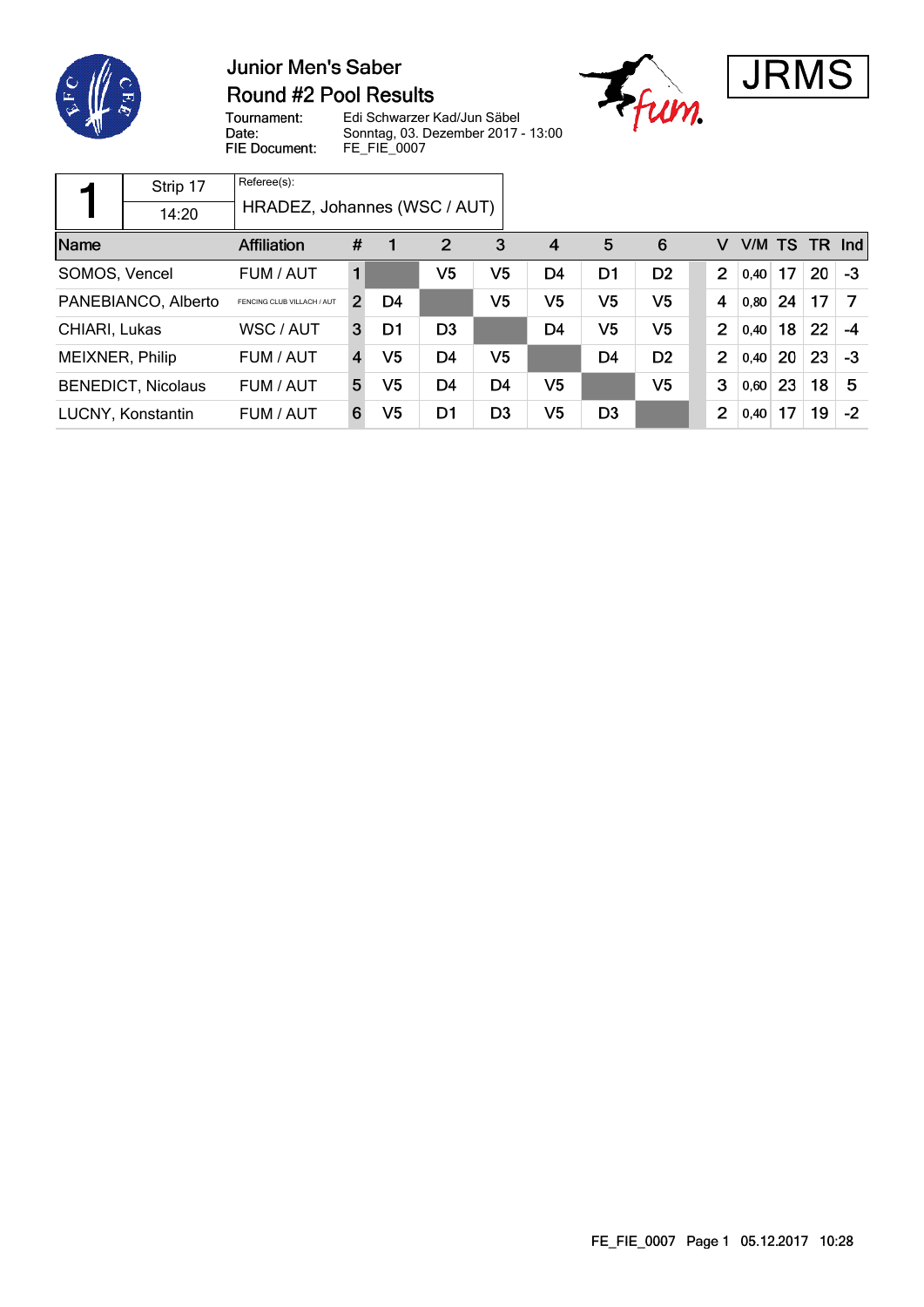

## **Junior Men's Saber** Seeding for Round #3 - DE





Tournament:<br>Date: FIE Document:

| Seed | <b>Name</b>         | Club                 | Country | V/M  | <b>TS</b> | <b>TR</b> | lInd | Notes    |
|------|---------------------|----------------------|---------|------|-----------|-----------|------|----------|
|      | BENEDICT, Nicolaus  | <b>FUM</b>           | AUT     | 0.80 | 48        | 26        | +22  | Advanced |
| 2    | PANEBIANCO, Alberto | FENCING CLUB VILLACH | IAUT    | 0.80 | 46        | 30        | +16  | Advanced |
| 3    | MEIXNER, Philip     | <b>FUM</b>           | AUT     | 0.40 | 37        | 43        | -6   | Advanced |
| 4    | CHIARI, Lukas       | <b>IWSC</b>          | AUT     | 0.40 | 35        | 44        | 9-،  | Advanced |
| 5    | SOMOS, Vencel       | <b>FUM</b>           | AUT     | 0.30 | 33        | 41        | 6-ا  | Advanced |
| 6    | LUCNY, Konstantin   | <b>FUM</b>           | AUT     | 0.30 | 26        | $ 4^+$    | -15  | Advanced |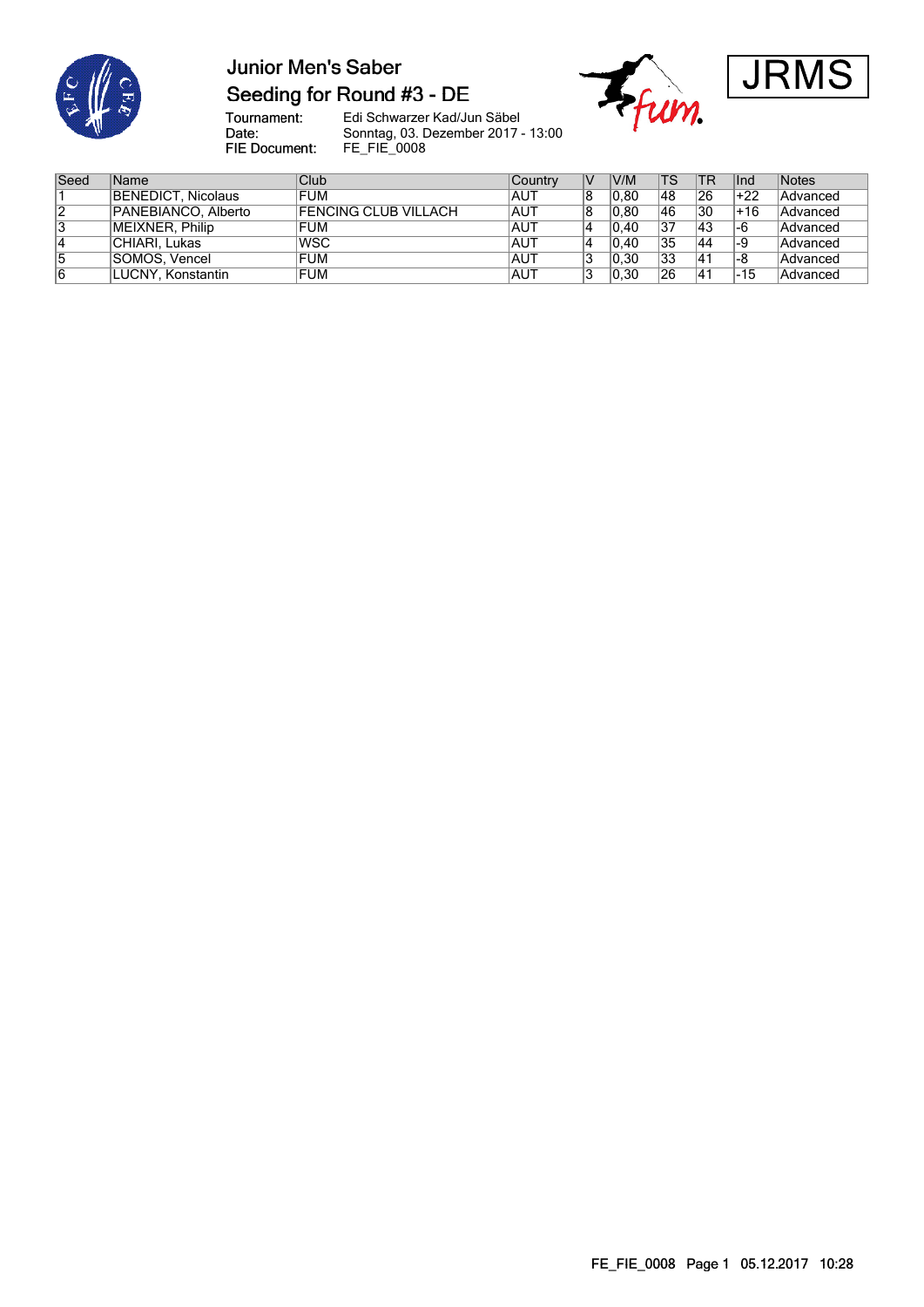#### Junior Men's Saber - Round #3 - DE (Table of 8)



**JRI**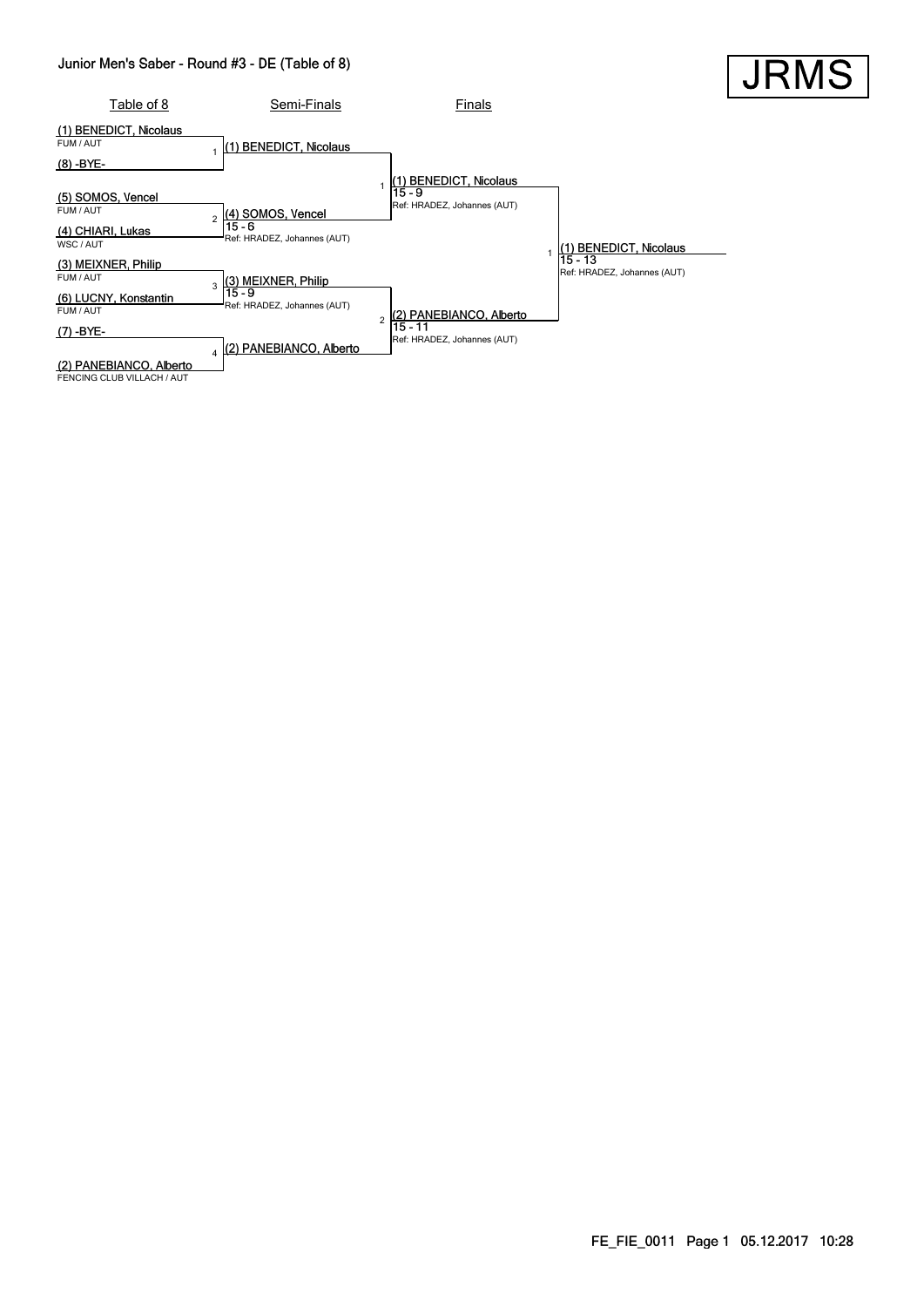

# **Junior Men's Saber**

**Final Ranking** 

Tournament:<br>Date: FIE Document:



| Place | Name                | Country | Birthdate  |
|-------|---------------------|---------|------------|
|       | BENEDICT, Nicolaus  | IAUT    | 07.05.2000 |
| 2     | PANEBIANCO, Alberto | AUT     | 26.06.2000 |
| 3T    | MEIXNER, Philip     | AUT     | 25.05.2003 |
| 3T    | SOMOS, Vencel       | AUT     | 22.06.2000 |
| 5     | CHIARI, Lukas       | AUT     | 16.01.2003 |
| 6     | LUCNY, Konstantin   | AUT     | 09.03.2003 |